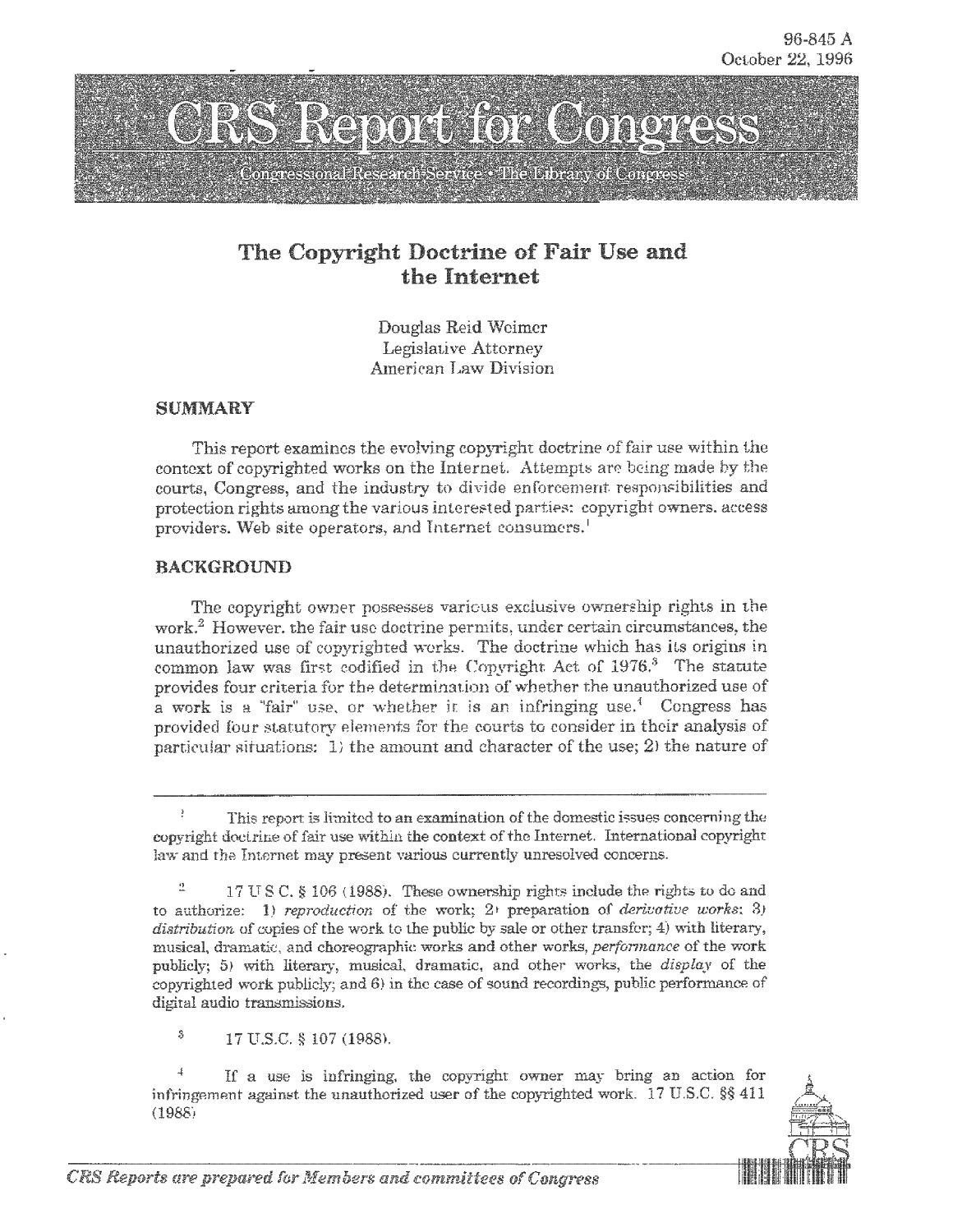the copyrighted work; 3) the amount copied in relation to the whole copyrighted work; and 4) the effect of the copying on the potential market for the copyrighted work.<sup>5</sup> Courts have examined the factual circumstances surrounding each case and have applied these criteria on a case-by-case basis.<sup>6</sup>

The Internet is a cooperative computer network of networks.<sup>7</sup> It links many national and international users such as schools. libraries, individuals, and corporations. There is no single individual or organization that owns, oversees. or controls the Internet. The costs of providing Internet services are allocated among its chief users: universities, national laboratories, high-tech corporations, and governments.<sup>8</sup> The World Wide Web is the Internet's most powerful search tool. Various commercial subscription services--such as CompuServe and America Online-link consumers to the Web and to the Internet.<sup>4</sup>

Through the Internet, a user can produce virtually perfect copies of convrighted works; computers can reproduce copies of text, as well as video and audio components, which are nearly identical to the originals. The Internet has great distribution capabilities through the large number of Web sites and bulletin boards<sup>10</sup> which have developed and continue to develop. Hence, a copyrighted work--whether it is audio, visual, or the written word-has the potential of being distributed and redistributed in perfect form to a large number of Internet users through Web sites and bulletin boards. The technological achievements of the Internet have greatly increased the possibilities for copyright infringement.<sup>11</sup>

Internet users who view information and download that information are copying. If the material that is being copied is copyrighted, the possibility of

 $\overline{\Omega}$ 17 U.S.C. § 107 (1988).

6 See CRS Rept. No. 95-888, Copyright and Fair Use After Acuff-Rose and Texaco; CRS Rept. No. 93-396. Copyright Law: Recent Caselaw Developments in The "Single Recewing" Exemption; CRS Rept. No. 93-515, Photocopying of Scientific Journal Articles: American Geophysical Union v. Texaco, Inc.

 $\overline{\mathcal{C}}_i$ Scc CRS Rept. No. 96-242, Welcome to Cyberia: An Internet Overview.

s. Id., at 5-6.

 $Id$ . The extensive usage of the Web has generated various legal issues other than the fair use of copyrighted works. Among these issues are: trademarks, privacy. fraud, security, copyright first sale doctrine, trade secrets, and First Amendment issues.

 $\bar{1}\bar{0}$ An electronic bulletin board is a means of exchanging information to distant areas through a computer and modem. The electronic bulletin board is comprised of an electronic storage medium (computer memories or hard disks), which is attached to telephone lines through modem devices which are controlled by a computer.

Christopher Wolf, Net Users Could Face IP Liability, NAT'L LAW J. C34, C35 (May 20, 1996)(cited to afterward as "Wolf").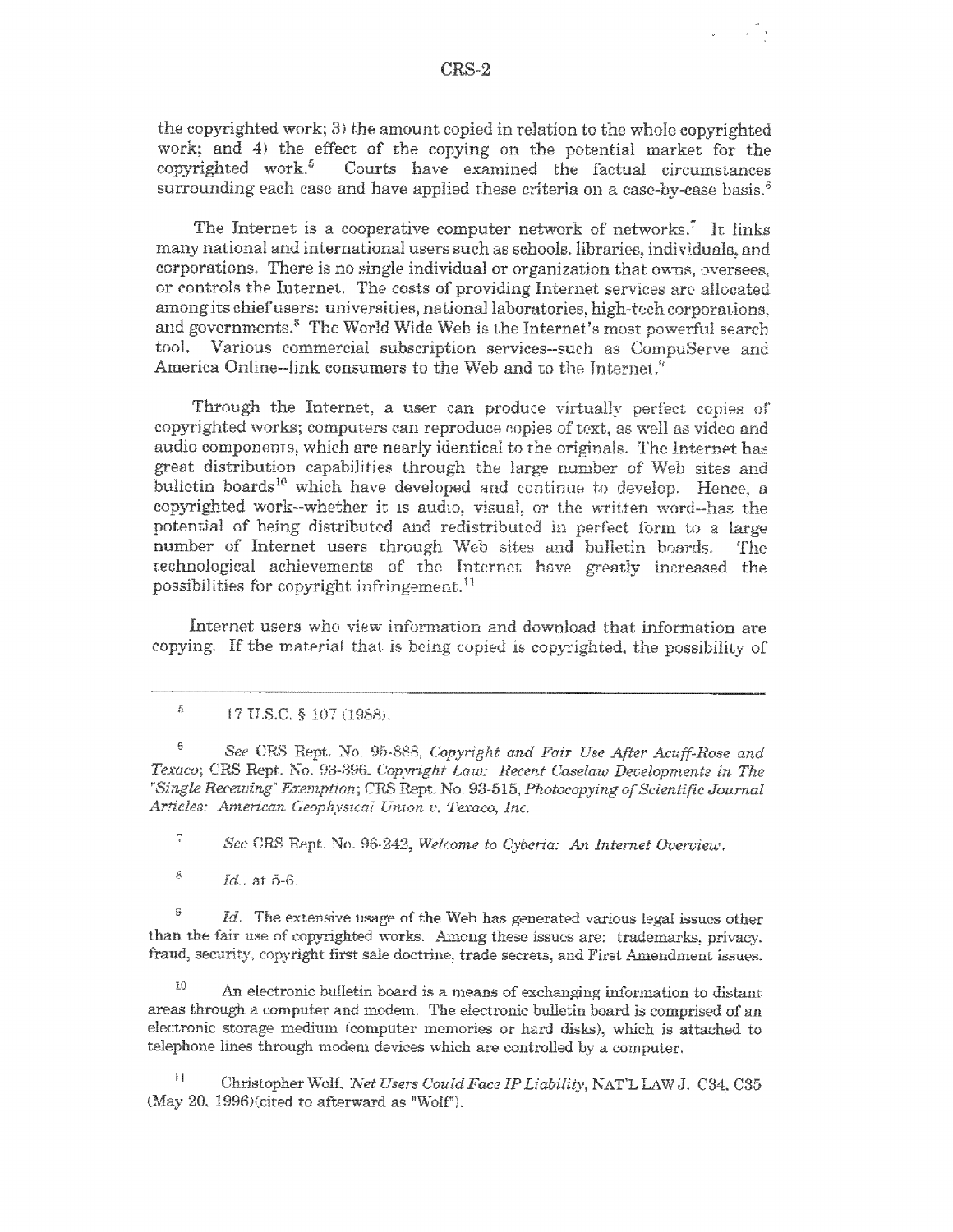infingement may rest upon an application of the fair use doctrine to the circumstances surrounding the unauthorized use of the material.<sup>12</sup> By viewing materials on the Internet, there is a fixation of materials in a computer's Random Access Memory **(RAM**). This fixation in the RAM may support an infringement claim based upon the copyright owner's exclusive right of reproduction.<sup>13</sup> However, if the copyright owner places his/her work on the Internet, it could be inferred that the owner would expect other Internet users to read and download the copyrighted work. Legal complications arise when persons other than the copyrght owner place/use copyrighted works on the Internet

#### CASELAWAD THE INTERNET

American courts have been seeking equitable resolutions to copyright infringement actions which have developed through the unauthorized use of copyrighted works on the Internet. Recent court decisions applying the fair use principles to Internet use provide some legal guidance; however, caselaw precedent is still developing and various issues remain unresolved.

An early case that dealt with t he fair use principles and on-ine services involved an electronic bulletin board which was open to the public.<sup>14</sup> The scheme involved the elctronic exe bange of copyrighted Sega video games through the bulletin board. The bulletin board operators asserted a fair use defense which was based upon the argument that the operators themselves did not download or retain copies of any Sega video games; therefore they argued that they should not be held responsible for the actions of independent subscribers or users of the bulletin board. The court applied the four fair use factors to this situation and rejected the defendants' fair use defense. The court determined that the use was for a commercial purpose--to download the copyrighted games, so as to avoid their purchase from the copyright owner. Considering the *nature* of the copyrighted work, the court observed that the work involved creativity, fiction, and fantasy. Since the entire work was copied, the third factor--the *amount* of the work used, favored the plaintiff's claim. In  $\epsilon$ onsidering the fourth factor, the *effect of copying on the potential market*, the court concluded that the unauthorized copying of the copyrighted works would esure sensitive interest in the dimensional segging of the seggingness works were copyrighted works if they were available through the bulletin board. Hence, the plyinghed works if ency were available attought the banelin board. Tremet, the thorized use of the copyrighted works was an infringing use.

 $12$  Circumstances may exist where a user pays a subscription fee for the use of particular information on the Internet. The service provider may specifically address the issues of copying/downloading in the access agreements with the users. However, many Internet sites do not impose a user fee or contain copyright information concerning the material on *the* site,

<sup>&</sup>lt;sup>13</sup> See Wolf.

<sup>&</sup>lt;sup>14</sup> *Sega Enterprises, Ltd. v, MAPHIA, 857 F.Supp. 679 (N.D. Cal. 1994).*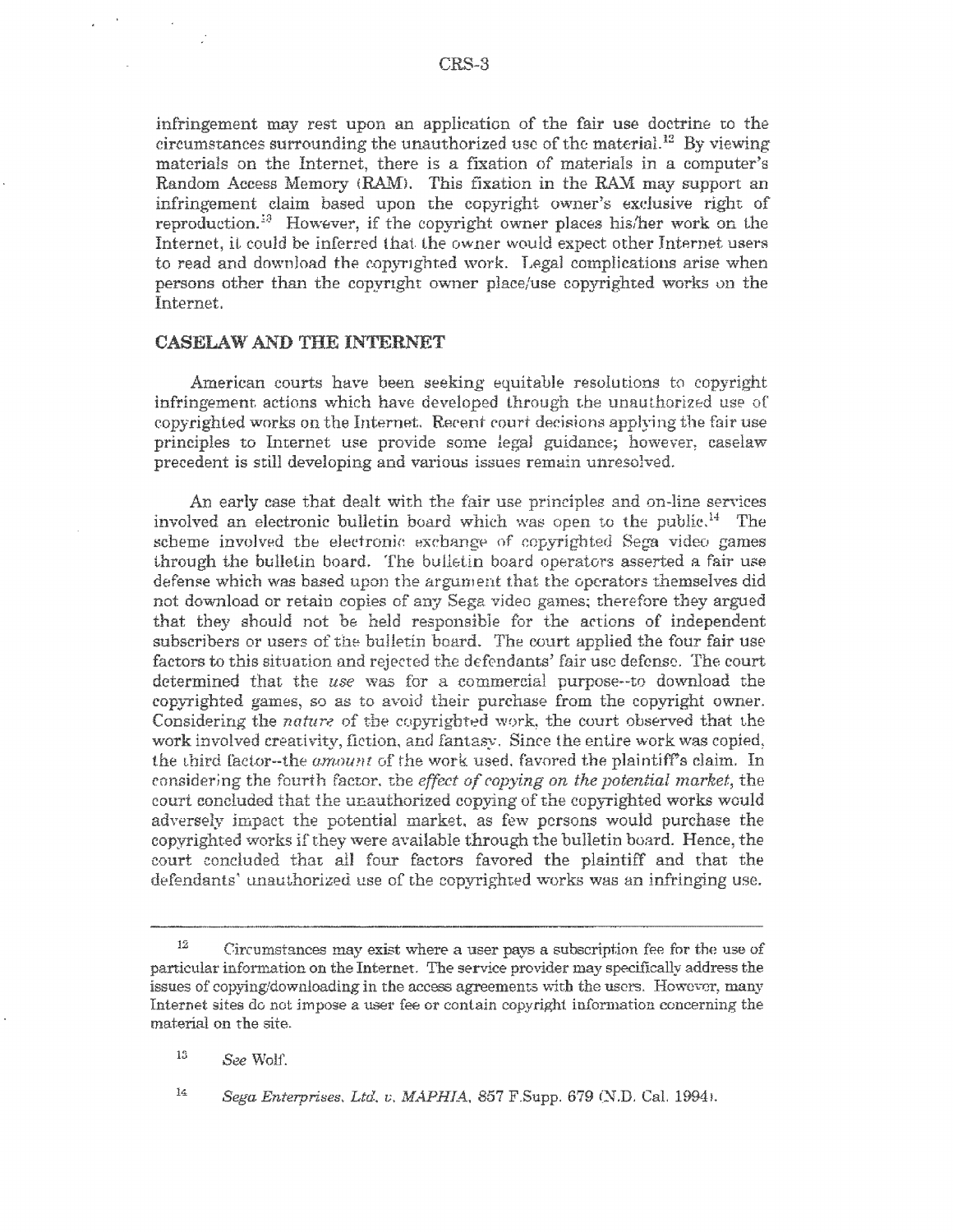CRS-4

Certain recent online cases involved the unauthorized use of certain written works of L. Ron Hubbard. In related actions, the Religious Technology Center  $(RTC)$ , the copyright owner of the works, brought infringement actions against Lerma--a former follower of Hubbard, Lerma's Internet access provider, and The Washington Post.<sup>16</sup> The factual situation follows. In unrelated litigation, the RTC attempted to seal an affidavit containing church ideology. Lerma obtained the affidavit and published it on the Internet through Digital Gateway Systems (DGS), his Internet access provider. RTC brought an infringement action against Lerma, DGS, The Washington Post and others.<sup>15</sup> The defendants moved for summary judgment and the district court concluded that the fair use doctrine was applicable to the case at hand. In reaching this conclusion, the court examined the four fair use factors and applied them in a traditional copyright analysis. The court concluded that the purpose and character of the use of the material was for news gathering purposes and this favored the defendants. In evaluating the nature of the work, the court deemed it to be informational rather than creative, and that a broader fair use approach was appropriate. The court determined that the amount of the work used in relation to its entirety was not significant. Finally, the court found that the impact of the unauthorized use did not adversely impact the market value of the material Therefore, the court concluded that the fair use doctrine was applicable in this instance and that there was no infringing use. The court did not directly or indirectly address the liability or potential liability of the Internet access provider.

**A** series of cases involved the RTC bringing an action for copyright infringement against a former minister--Erlich-for posting on a bulletin board on the Internet certain materials from L. Ron Hubbard's published and unpublished works, RTC also named as defendants the bulletin board operator-Klemesrud--and the Internet access provider--Netcom. In two opinions,  $<sup>17</sup>$  the</sup> district court **for** the Northern District **of** Califbrnia addressed various copyright issues, including fair use. $^{18}$ 

Erich did not deny that he copied the works; rather he advanced a fair use defense.<sup>19</sup> The court granted in part and denied in part the plaintiff's motion for a preliminary injunction against Erlich and concluded that Erlich's use of

<sup>16</sup> *Religious Technology Center v. Lerma, 908 F.Supp. 1362 (E.D.Va. 1995).* 

<sup>17</sup> *Religious Technology Center v. Netcom On-Line Comm., 907 F.Supp. 1361* (1995); 923 F.Supp. 1231 (1995).

<sup>18</sup> The court examined other issues as such as trade secret and tort claims which are not discussed here.

**19 923** F.Supp. 1242-1250.

<sup>&</sup>lt;sup>15</sup> One case dealt primarily with RTC's action against the Post and is not analyzed here, as it did not deal directly with the Internet or online aspects of fair use. *See* **908** F.Supp. **1353 (E.D,** Va, 19954.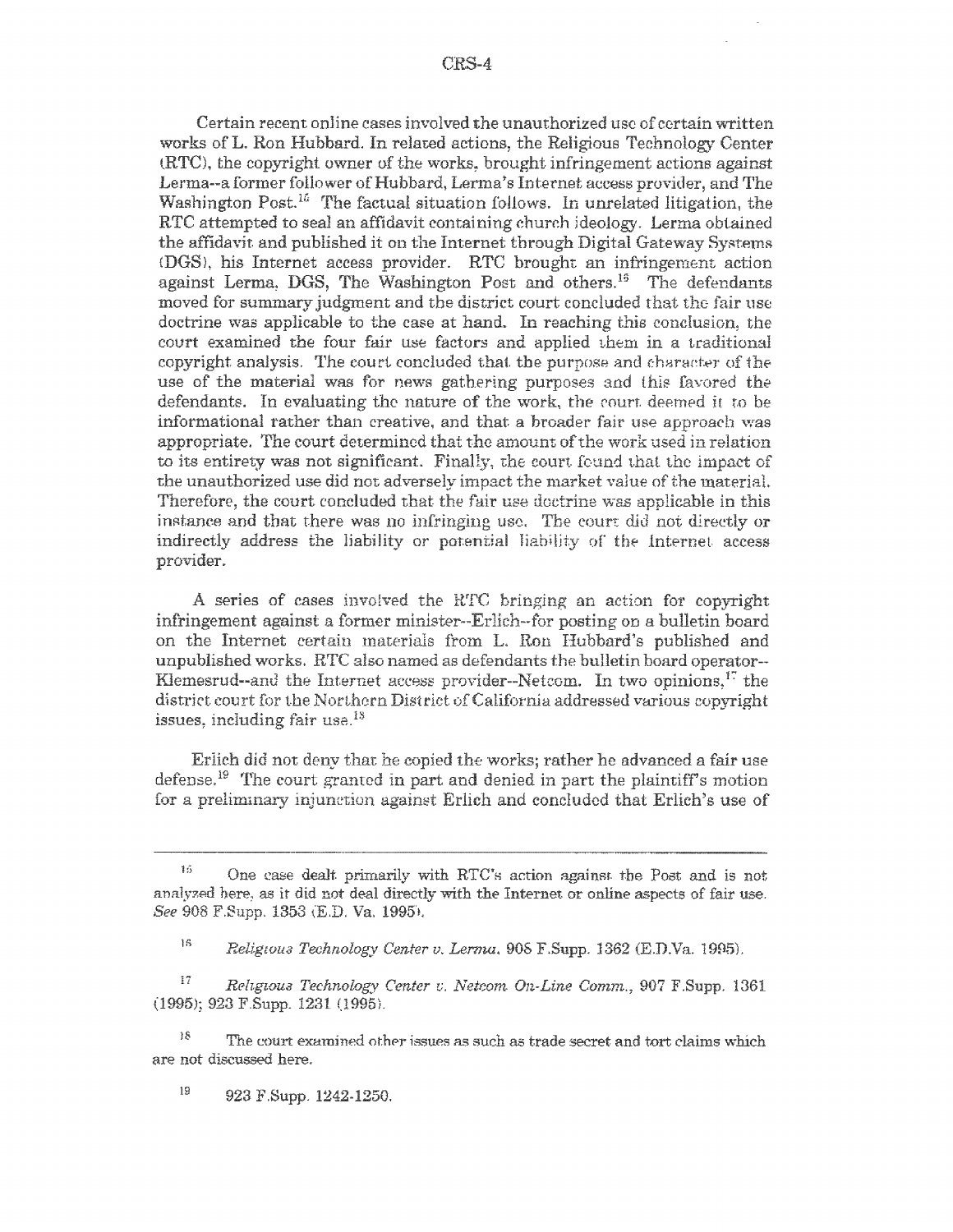RTC's materials was unlikely to qualify as fair use. In evaluating Erlich's purpose and character of the use, the court determined that it was for criticism or comment and was for noncommercial use; therefore, the first factor was held to be slightly in Erlich's favor.<sup>20</sup> In looking at the nature of the copyrighted work, the court considered that some of the works were published while others were unpublished. The court determined that the unauthorized use of the unpublished works favored the plaintiffs. In assessing the third factor. the court favored the plaintiffs, as large portions of unpublished works were copied by Erlich. Concerning the potential market of the work, the court concluded that Erlich's copying would not have an adverse effect on the market. The court engaged in an "equitable balancing" of the factors and found that Erlich could not assert a fair use defense for his copying.<sup>21</sup>

In a subsequent action concerning the access provider and the bulletin board, the court granted in part and denied in part the defendants' motions for summary judgment and judgment on the pleadings, and denied the plaintiffs' motion for a preliminary injunction. The district court applied the fair use<br>applysis to the actions of the Internet access provider. Netcom  $22$ . The court analysis to the actions of the Internet access provider, Netcom.<sup>22</sup> The court determined that the access provider was not liable for direct infringement; rather, the court examined it as a case of contributory infringement on the part of Netcom and determined that the plaintiffs raised a genuine issue of fact concerning Netcom's contributory infringement.<sup>28</sup> Aithough Netcom was a commercial enterprise, the court found that its use of the copyrighted works was of a very different nature than the plaintiffs' use. In looking at the nature of the copyrighted work, the court determined that Netcom's use of the works was merely to facilitate their posting to the bulletin board which was an entirely different use from the use of the plaintiffs. and therefore favored Netcom. Concerning the amount of the copyrighted work copied, the court determined that Netcom copied no more of the plaintiffs' works than was necessary to function; thus, this factor did not favor the plaintiffs. The court concluded that the postings on the Internet by Netcom raised a genuine factual issue as to whether the market for plaintiffs's works was diminished. Because the court was not able to make a determination concerning the fourth fair use factor-the market harm-the court decided that the fair use defense was not available to Neteom on motion for summary judgment.<sup>24</sup> Apparently, the bulletin board provider did not assert a fair use defense; therefore, the court did not utilize the fair use analysis.<sup>25</sup> In conclusion, the court determined that there were issues

- $^{21}$  *Id.* at 1249-50.
- 22 907 FSupp. 1361 **(1995**
- **<sup>29</sup>***Id* **at 1373-1375.**
- <sup>24</sup>**Id.** at **1381.**
- 25 Id.

**<sup>.21</sup>** *Id.* at 1244,